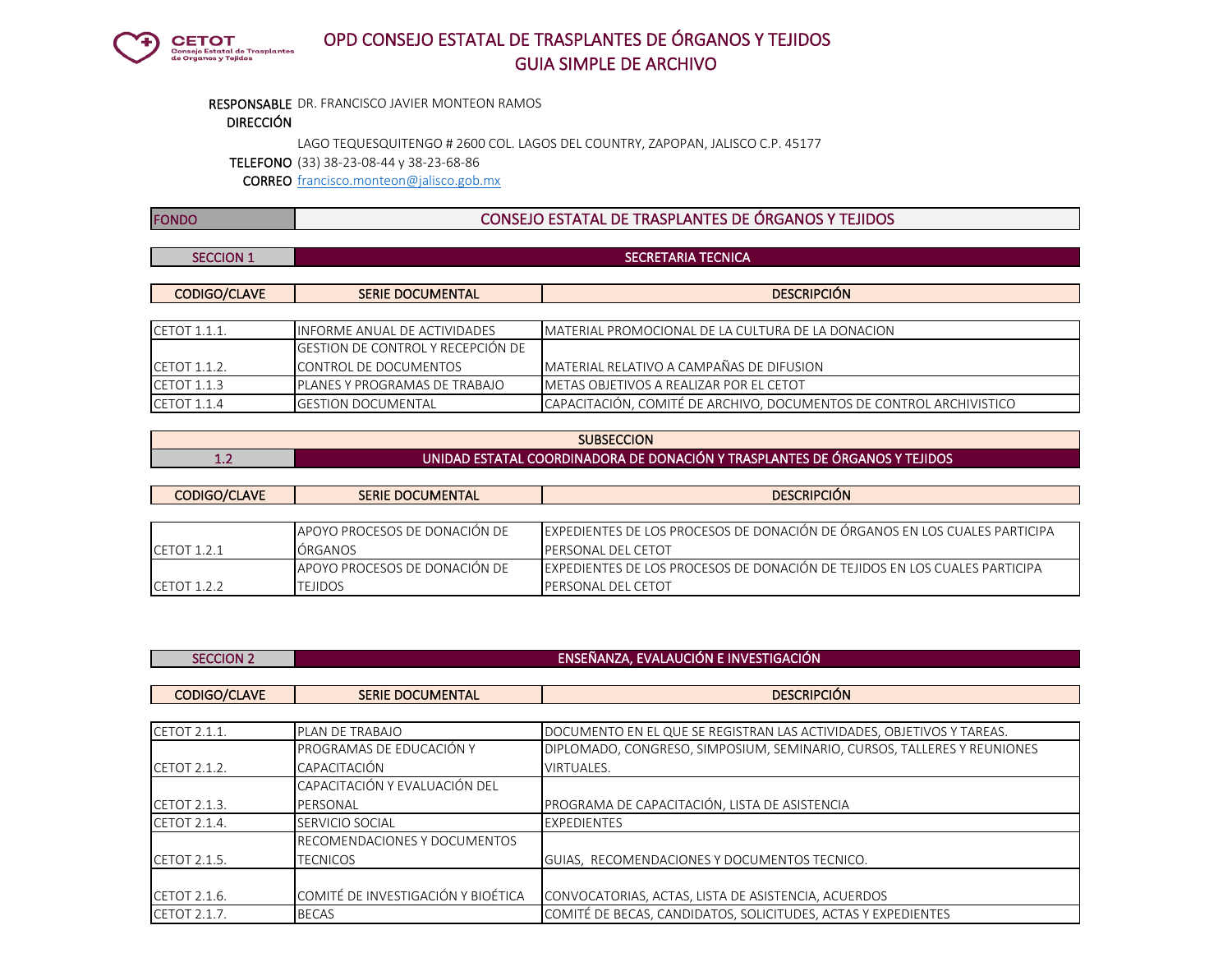

|              |                        | CONCURSO DE INVESTIGACIÓN, PROTOCOLOS DE INVESTIGACIÓN. RESGUARDO DE                     |
|--------------|------------------------|------------------------------------------------------------------------------------------|
| TFTOTZ       | <b>INVESTIGACIÓN</b>   | DOCUMENTOS BIBLIOGRAFICOS                                                                |
|              |                        |                                                                                          |
| <b>CETOT</b> | CONVENIOS DE EDUCACIÓN | <u>ICONVENIOS DE INSTITUCIONES EDUCATIVOS, SALUD Y SOCIEDAD A LA POBLACION ABIERTA I</u> |

| צ מרור              | ADMINISTRACIÓN (        |                    |
|---------------------|-------------------------|--------------------|
|                     |                         |                    |
| <b>CODIGO/CLAVE</b> | <b>SERIE DOCUMENTAL</b> | <b>DESCRIPCIÓN</b> |

| <b>SUBSECCION</b>    |                         |                                                                            |
|----------------------|-------------------------|----------------------------------------------------------------------------|
|                      | <b>RECURSOS HUMANOS</b> |                                                                            |
|                      | EXPEDIENTES DE PERSONAL | EXPEDIENTES DE TODO EL PERSONAL DE BASE, CONFIANZA HONORARIOS Y ASIMILADOS |
| $CETOT$ 3.1.1.       |                         | DEL OPD                                                                    |
| <b>ICETOT 3.1.2.</b> | <b>INCIDENCIAS</b>      | REGISTRO DE ASISTENCIAS                                                    |

| <b>SUBSECCION</b>   |                                                                |                                                                                                  |
|---------------------|----------------------------------------------------------------|--------------------------------------------------------------------------------------------------|
| 3.2                 |                                                                | <b>RECURSOS FINACIEROS</b>                                                                       |
| <b>CETOT 3.2.1.</b> | <b>NOMINAS</b>                                                 | NOMINAS DE PERSONAL                                                                              |
| <b>CETOT 3.2.2.</b> | <b>VIATICOS</b>                                                | INFORMES, OFICIOS Y COMPROBACION DE GASTOS                                                       |
| CETOT 3.2.3.        | <b>PRESUPUESTO</b>                                             | PLANEACION PROGRAMACION DE PRESUPUESTO                                                           |
| <b>CETOT 3.2.4.</b> | <b>INFORMES DE GESTION FINANCIERA</b>                          | INFORMES DE GESTION FINACIEROS SEMESTRALES                                                       |
| CETOT 3.2.5.        | <b>CUENTA PUBLICA</b>                                          | <b>CUENTA PUBLICA</b>                                                                            |
| <b>CETOT 3.2.6.</b> | <b>ESTADOS FINANCIEROS</b>                                     | ESTADOS FINACIEROS MENSUALES                                                                     |
| CETOT 3.2.7         |                                                                | AVANCES Y CUMPLIMIENTOS DE METAS (NCUMPLIENTO DE METAS Y FICHAS TECNICAS Y AVANCES TREIMESTRALES |
| CETOT 3.2.8         | EXPEDIENTES DE AUDITORIAS INTERNAS Y ACTAS, INFORMES Y OFICIOS |                                                                                                  |
| <b>CETOT 3.2.9</b>  | POLIZAS CONTABLES                                              | POLIZAS CONTABLES Y COMPROBACION DEL GASTO                                                       |

| <b>SUBSECCION</b>    |                            |                                                                         |
|----------------------|----------------------------|-------------------------------------------------------------------------|
| 3.3                  | <b>RECURSOS MATERIALES</b> |                                                                         |
| <b>ICETOT 3.3.1.</b> | <b>ADQUISICIONES</b>       | PROCESOS DE LICITACIONES POR COMITÉ, POR CONCURRENCIA Y SIN CONCURENCIA |
| CETOT 3.3.2.         | INVENTARIOS                | INVENTARIOS DE BIENES MUEBLES, INMUEBLES, Y RENTADOS                    |
| <b>CETOT 3.3.3.</b>  | <b>VEHICULOS</b>           | BITACORAS DE VEHICULOS, REGLAMENTACION Y COMPROBACION DE GASTOS         |

| <b>SECCION 4</b>     | ASUNTOS JURIDICOS '        |                                                                              |
|----------------------|----------------------------|------------------------------------------------------------------------------|
|                      |                            |                                                                              |
| CODIGO/CLAVE         | <b>SERIE DOCUMENTAL</b>    | <b>DESCRIPCIÓN</b>                                                           |
|                      |                            |                                                                              |
|                      |                            | ELABORACIÓN Y/O REVISIÓN DE MATERIAL INTERNO ADMINISTRATIVO EN LO RELATIVO A |
| CETOT 4.1.1.         | CONTRATOS, CONVENIOS       | CONTRATOS ELABORACIÓN Y/O REVISIÓN RELATIVO A CONVENIOS                      |
| <b>ICETOT 4.1.2.</b> | IORGANO MAXIMO DE GOBIERNO | ACTAS, AGENDAS, ACUERDOS Y LISTAS DE ASISTENCIA                              |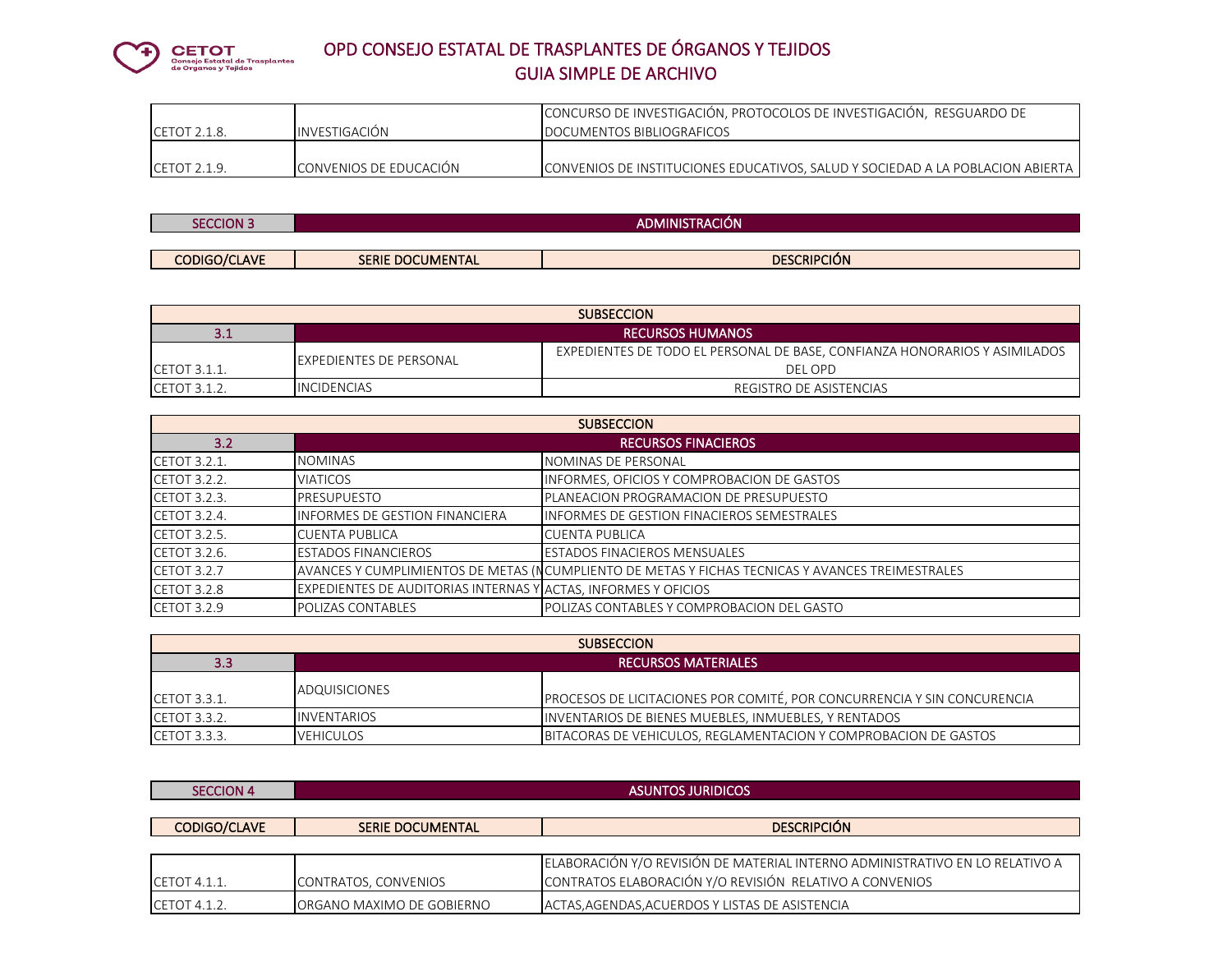

| CETOT 4.1.3.         | COMITÉ DE ETICA                        | ACTAS.AGENDAS.REGLAMENTO                                                   |
|----------------------|----------------------------------------|----------------------------------------------------------------------------|
|                      |                                        |                                                                            |
| CETOT 4.1.4.         | <b>IPROCEDIMIENTOS ADMINISTRATIVOS</b> | PROCEDIMIENTOS DE INVESTIGACIÓN, RESPOSABILIDAD ADMINSITRATIVA Y LABORALES |
| <b>ICETOT 4.1.5.</b> | <b>CONTENCIOSO</b>                     | LITIGIOS CIVILES ADMINISTRATIVOS, LABORALES Y AMPAROS                      |

### **SUBSECCION** UNIDAD DE TRANSPARENCIA

| <b>CODIGO/CLAVE</b> | <b>SERIE DOCUMENTAL</b>           | <b>DESCRIPCIÓN</b>                                                            |
|---------------------|-----------------------------------|-------------------------------------------------------------------------------|
|                     |                                   | SOLICITUDES DE INFORMACION INTERNA, INFORMACIÓN REFERENTE AL ARTICULO 8 DE LA |
| <b>CETOT 4.2.1.</b> | IINFORMACION FUNDAMENTAL          | LEY TRANSPARENCIA                                                             |
|                     | SOLICITUDES DE ACCESO A LA        |                                                                               |
| <b>CETOT 4.2.2.</b> | INFORMACION                       | EXPEDIENTES DE LAS SOLICITUDES DE INFORMACIÓN RESPONDIDAS POR EL ORGANISMO    |
| <b>CETOT 4.2.3.</b> | SOLICITUDES DE DERECHOS ARCO      | EXPEDIENTES DE LAS SOLICITUDES DE DATOS PERSONALES                            |
| <b>CETOT 4.2.4.</b> | <b>RECURSOS DE REVISION</b>       | RESOLUCIONES, ACUERDOS DEL ITEI Y NOTIFICACIONES                              |
| <b>CETOT 4.2.5.</b> | <b>IRECURSOS DE TRANSPARENCIA</b> | RESOLUCIONES, ACUERDOS DEL ITEI Y NOTIFICACIONES                              |
| <b>CETOT 4.2.6.</b> | COMITÉ DE TRANSPARENCIA           | ACTAS, AGENDAS Y LISTAS DE ASISTENCIA                                         |
| CETOT 4.2.7.        | IINFORMES MENSUALES ITEI SIRES    | DATOS PERSONALES, SOLICITUDES DE INFORMACIÓN                                  |

CODIGO/CLAVE SERIE DOCUMENTAL DESCRIPCIÓN DESCRIPCIÓN

SECCION 5

4.2

#### REGISTRO ESTATAL DE TRASPLANTES

| <b>CODIODICLAVE</b> | <b>SENIE DUCUMENTAL</b>           | <b>ULSUNIFUIUI</b>                                                              |
|---------------------|-----------------------------------|---------------------------------------------------------------------------------|
|                     |                                   |                                                                                 |
|                     | ELABORACIÓN DE INFORMES           |                                                                                 |
|                     | ESTADISITCOS DONACIÓN Y           | INFORMES ESTADISTICOS DE LOS MOVIENTOS EN EL ESTADO DE JALSICO DE LOS PROCESOS. |
| <b>CETOT 5.1.1.</b> | <b>TRASPLANTES</b>                | DE DONACIÓN Y TRASPLANTE, ASÍ COMO DE LA LISTA DE ESPERA                        |
|                     |                                   | ORGANIZACIÓN Y SEGUIMIENTO EN LAS OBSERVACIONES Y ACUERDOS QUE SE TOMAN EN      |
|                     | COMISIÓN DE VIGILANCIA Y          | LA COMISIÓN DE VIGILANCIA Y TRAZABILIDAD, ASÍ COMO EN LA ELABORACIÓN DE LOS     |
| <b>CETOT 5.1.2.</b> | TRAZABILIDAD                      | CONCESOS ESTATALES DE ÓRGANOS Y TEJIDOS                                         |
|                     |                                   |                                                                                 |
|                     | COMITÉ TECNICO, CONSENSOS         | ORGANIZACIÓN Y DAR SEGUIMIENTO EN LAS OBSERVACIONES Y ACUERDOS QUE SE TOMAN     |
| <b>CETOT 5.1.3.</b> | DEASIGNACION Y DISTRIBUCIÓN       | EN LA COMITÉ Y DAR SEGUIMIENTO A LOS CONCENSO DE ASIGNACION Y DISTRIBUCION      |
|                     |                                   |                                                                                 |
|                     | VIGILANCIA EN LA ASIGNACION Y     | APOYO A LAS INSTITUCIONES PUBLICAS Y PRIVADAS OARA DAR SEGUIMIENTO A LA RUTA DE |
| CETOT 5.1.4.        | DISTRIBUCIÓN DE ÓRGANOS Y TEJIDOS | <b>DISTRIBUCION DE LOS ORGANOS Y TEJIDOS</b>                                    |
|                     | APOYO TRAMITACIÓN LICENCIAS       |                                                                                 |
|                     | SANITARIAS DONACIÓN TRASPLANTE EN |                                                                                 |
| <b>CETOT 5.1.5.</b> | <b>EL ESTADO</b>                  | PROCEDIMIENTOS, ACREDITACIONES, LICENCIAS, EXPEDIENTES                          |

| <b>SUBSECCION</b>   |                         |                    |
|---------------------|-------------------------|--------------------|
| ،                   | <b>INFORMATICA</b>      |                    |
|                     |                         |                    |
| <b>CODIGO/CLAVE</b> | <b>SERIE DOCUMENTAL</b> | <b>DESCRIPCIÓN</b> |